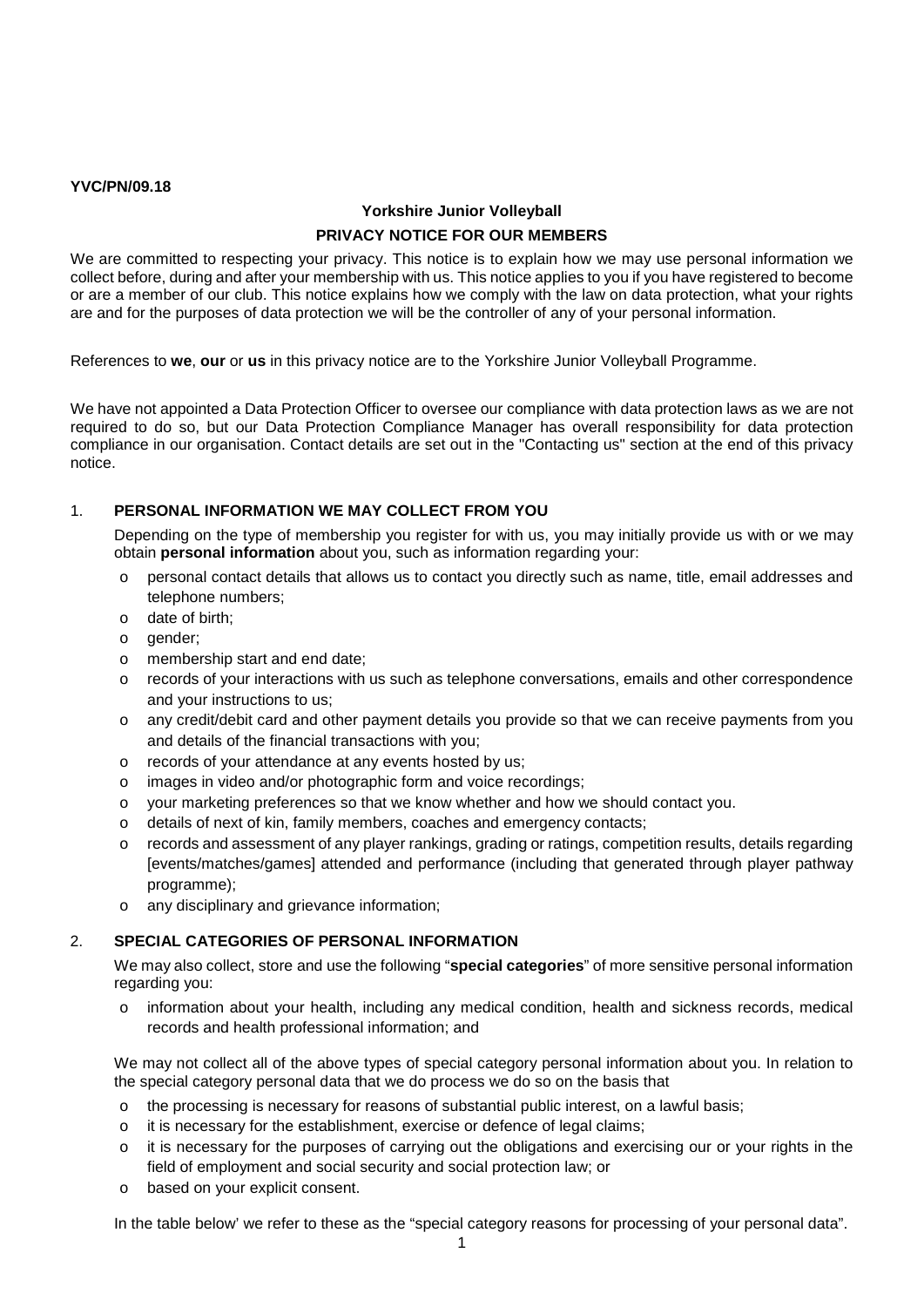We may also collect criminal records information about you. For criminal records history we process it on the basis of legal obligations or based on your explicit consent.

## 3. **WHERE WE COLLECT YOUR INFORMATION**

We typically collect personal information about our players when your enquire about playing with Yorkshire Junior Volleyball, when you join a team, when you make a query and/or complaint or when you correspond with us by phone, e-mail or in some other way.

We also may collect personal information about you from any third party references you provide as part of the application process for membership.

If you are providing us with details of referees, next of kin, beneficiaries, family members and emergency contacts they have a right to know and to be aware of how what personal information we hold about them, how we collect it and how we use and may share that information. Please share this privacy notice with those of them whom you feel are sufficiently mature to understand it. They also have the same rights as set out in the "**Your rights in relation to personal information**" section below.

## 4. **USES MADE OF THE INFORMATION**

The table below describes the main purposes for which we process your personal information, the categories of your information involved and our lawful basis for being able to do this.

| <b>Purpose</b>                                                                                                                                                                                                                                      | <b>Personal information</b>                                                                                                                 | <b>Lawful basis</b>                                                                                                                                                |
|-----------------------------------------------------------------------------------------------------------------------------------------------------------------------------------------------------------------------------------------------------|---------------------------------------------------------------------------------------------------------------------------------------------|--------------------------------------------------------------------------------------------------------------------------------------------------------------------|
|                                                                                                                                                                                                                                                     | used                                                                                                                                        |                                                                                                                                                                    |
| To administer any membership<br>you have with us and managing<br>our relationship with you,<br>including dealing with payments<br>and any support, service or<br>product enquiries made by you                                                      | All contact and<br>membership details,<br>transaction and payment<br>information, records of<br>your interactions with us,<br>and marketing | This is necessary to enable us to properly<br>manage and administer your membership<br>contract with us.                                                           |
|                                                                                                                                                                                                                                                     | preferences.                                                                                                                                |                                                                                                                                                                    |
|                                                                                                                                                                                                                                                     |                                                                                                                                             |                                                                                                                                                                    |
| To arrange and manage any<br>contracts for the provision of any<br>services or products                                                                                                                                                             | Contact details,<br>transaction and payment<br>information.                                                                                 | This is necessary to enable us to properly<br>administer and perform any contract for the<br>provision of any services and products you<br>have purchased from us. |
|                                                                                                                                                                                                                                                     | Records of your<br>interactions with us.                                                                                                    |                                                                                                                                                                    |
| To send you information which is<br>included within your membership<br>benefits package, including<br>details about advanced ticket<br>information, competitions and<br>events, partner offers and<br>discounts and any updates about<br>volleyball | Contact and membership<br>details.                                                                                                          | This is necessary to enable us to properly<br>manage and administer your membership<br>contract with us.                                                           |
| To send you other marketing<br>information we think you might<br>find useful or which you have<br>requested from us, including our<br>newsletters, information about<br>membership, events, products                                                | Contact details and<br>marketing preferences.                                                                                               | Where you have given us your explicit consent<br>to do so.                                                                                                         |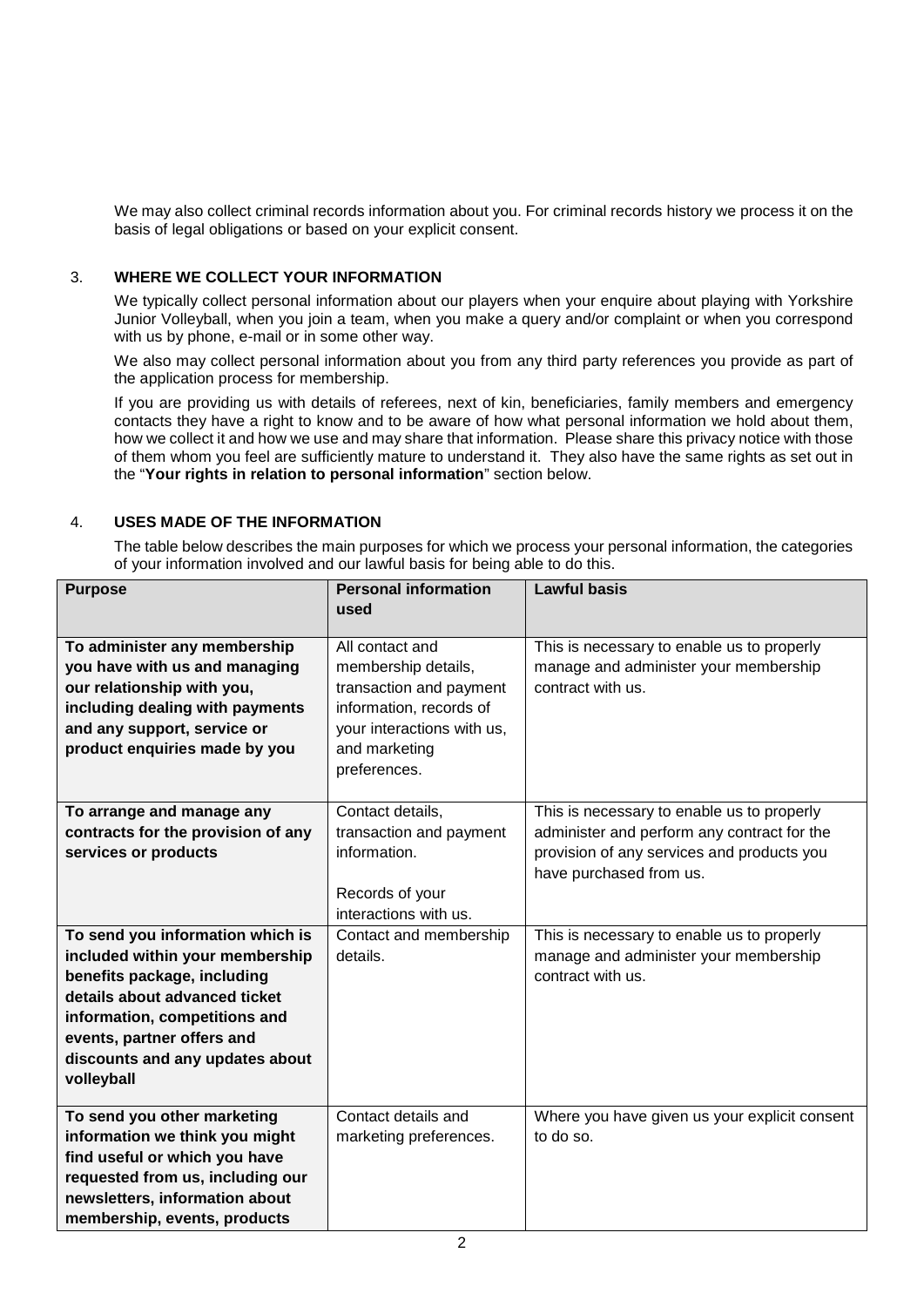| and information about our<br>commercial partners                                                             |                                                                                                                                                                                                                                                                                  |                                                                                                                                                                                                                                                                                                                                                                                                                                                                                                                                                                                                                                 |
|--------------------------------------------------------------------------------------------------------------|----------------------------------------------------------------------------------------------------------------------------------------------------------------------------------------------------------------------------------------------------------------------------------|---------------------------------------------------------------------------------------------------------------------------------------------------------------------------------------------------------------------------------------------------------------------------------------------------------------------------------------------------------------------------------------------------------------------------------------------------------------------------------------------------------------------------------------------------------------------------------------------------------------------------------|
| To answer your queries or<br>complaints                                                                      | Contact details and<br>records of your<br>interactions with us                                                                                                                                                                                                                   | We have a legitimate interest to provide<br>complaint handling services to you in case<br>there are any issues with your membership.                                                                                                                                                                                                                                                                                                                                                                                                                                                                                            |
| <b>Retention of records</b>                                                                                  | All the personal<br>information we collect.                                                                                                                                                                                                                                      | We have a legitimate interest in retaining<br>records whilst they may be required in relation<br>to complaints or claims. We need to retain<br>records in order to properly administer and<br>manage your membership and run our club<br>and in some cases we may have legal or<br>regulatory obligations to retain records.<br>We process special category personal data on<br>the basis of the "special category reasons for<br>processing of your personal data" referred to in<br>section 2 above.<br>For criminal records history we process it on<br>the basis of legal obligations or based on your<br>explicit consent. |
| The security of our IT systems                                                                               | Your usage of our IT<br>systems and online<br>portals.                                                                                                                                                                                                                           | We have a legitimate interest to ensure that<br>our IT systems are secure.                                                                                                                                                                                                                                                                                                                                                                                                                                                                                                                                                      |
| To conduct data analytics studies<br>to better understand event<br>attendance and trends within the<br>sport | of<br>Records<br>your<br>attendance at any events<br>or competitions hosted by<br>us.                                                                                                                                                                                            | We have a legitimate interest in doing so to<br>ensure that our membership is targeted and<br>relevant.                                                                                                                                                                                                                                                                                                                                                                                                                                                                                                                         |
| For the purposes of promoting the<br>club, our events and membership<br>packages.                            | Images in video and/or<br>photographic form.                                                                                                                                                                                                                                     | Where you have given us your explicit consent<br>to do so.                                                                                                                                                                                                                                                                                                                                                                                                                                                                                                                                                                      |
| To comply with health and safety<br>requirements                                                             | Records of attendance,<br>CCTV footage and other<br>information obtained<br>through electronic means<br>such as swipecard and<br>key fob records, medical<br>information about your<br>health<br>[biometric information<br>about you, for example<br>fingerprints, retina scans] | We have a legal obligation and a legitimate<br>interest to provide you and other members of<br>our organisation with a safe environment in<br>which to participate in sport.<br>We process special category personal data on<br>the basis of the "special category reasons for<br>processing of your personal data" referred to in<br>section 2 above.                                                                                                                                                                                                                                                                          |
| To administer your attendance at<br>any courses or programmes you<br>sign up to                              | All contact and<br>membership details,                                                                                                                                                                                                                                           | This is necessary to enable us to register you<br>on to and properly manage and administer                                                                                                                                                                                                                                                                                                                                                                                                                                                                                                                                      |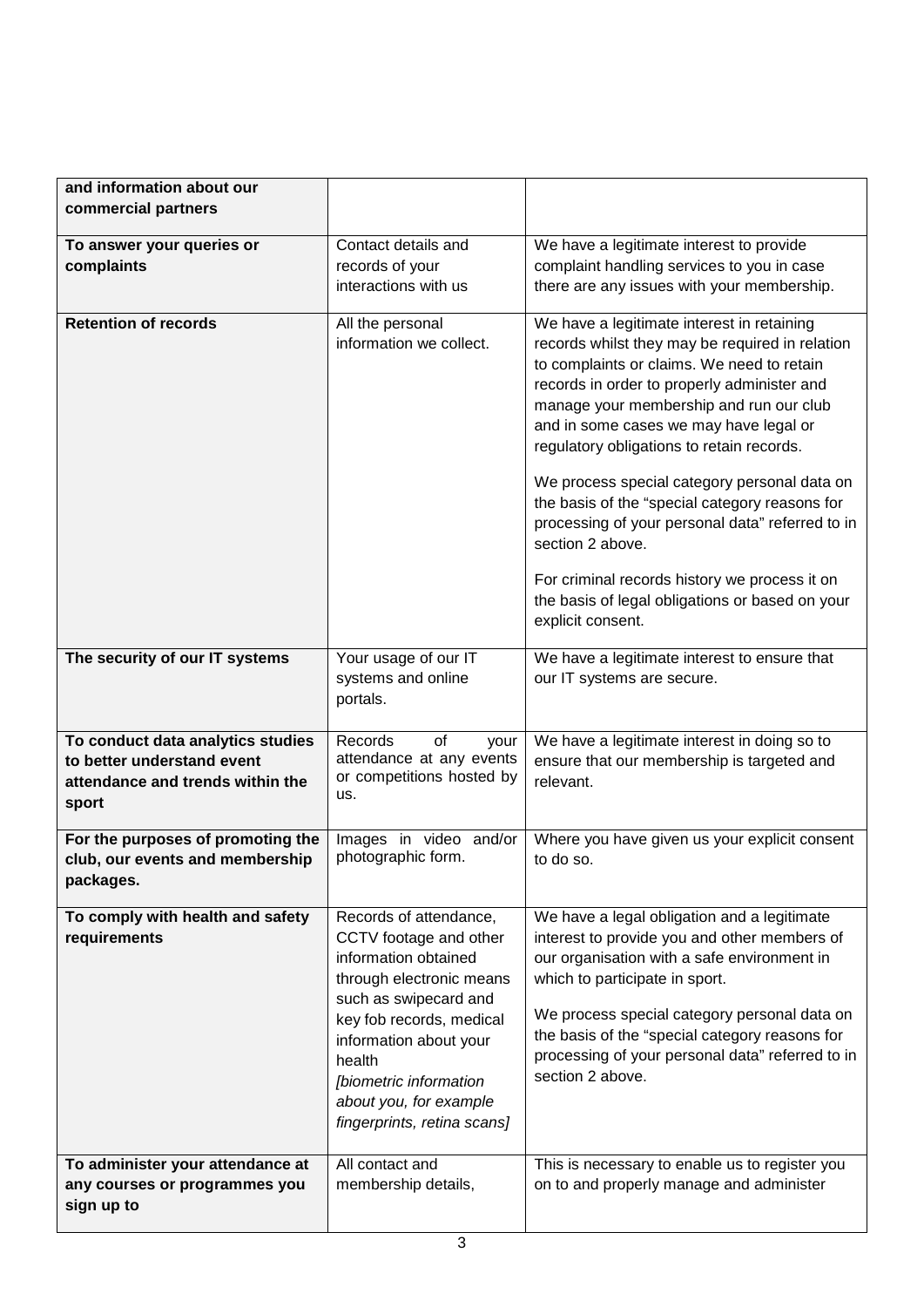|                                                                                                                                                                                                                                                                                                                | transaction and payment<br>data.<br>Details of any county<br>membership and<br>performance data.                                                                               | your attendance on the course and/or<br>programme.                                                                                                                                                                                                                                                                                                                                                                                                                                                              |
|----------------------------------------------------------------------------------------------------------------------------------------------------------------------------------------------------------------------------------------------------------------------------------------------------------------|--------------------------------------------------------------------------------------------------------------------------------------------------------------------------------|-----------------------------------------------------------------------------------------------------------------------------------------------------------------------------------------------------------------------------------------------------------------------------------------------------------------------------------------------------------------------------------------------------------------------------------------------------------------------------------------------------------------|
| To arrange for any trip or<br>transportation to and from an<br>event                                                                                                                                                                                                                                           | Identification documents<br>details of next of kin,<br>family members and<br>emergency contacts,<br>transaction and payment<br>information, health and<br>medical information. | This is necessary to enable us to make the<br>necessary arrangements for the trip and/or<br>transportation to an event.<br>We process special category personal data on<br>the basis of the "special category reasons for<br>processing of your personal data" referred to in<br>section 2 above.                                                                                                                                                                                                               |
| To use information about your<br>physical or mental health<br>(including any injuries) or<br>disability status, to ensure your<br>health and safety and to assess<br>your fitness to participate in any<br>events or activities we host and to<br>provide appropriate adjustments<br>to our sports facilities. | Health and medical<br>information                                                                                                                                              | We process special category personal data on<br>the basis of the "special category reasons for<br>processing of your personal data" referred to in<br>section 2 above.                                                                                                                                                                                                                                                                                                                                          |
| To gather evidence for possible<br>grievance or disciplinary hearings                                                                                                                                                                                                                                          | All the personal<br>information we collect                                                                                                                                     | We have a legitimate interest in doing so to<br>provide a safe and fair environment for all<br>members and to ensure the effective<br>management of any disciplinary hearings,<br>appeals and adjudications.<br>We process special category personal data on<br>the basis of the "special category reasons for<br>processing of your personal data" referred to in<br>section 2 above.<br>For criminal records history we process it on<br>the basis of legal obligations or based on your<br>explicit consent. |
| For the purposes of equal<br>opportunities monitoring                                                                                                                                                                                                                                                          | Name, title, date of birth<br>gender, information about<br>your race or ethnicity and<br>health and medical<br>information                                                     | We have a legitimate interest to promote a<br>sports environment that is inclusive, fair and<br>accessible.<br>We process special category personal data on<br>the basis of the "special category reasons for<br>processing of your personal data" referred to in<br>section 2 above.                                                                                                                                                                                                                           |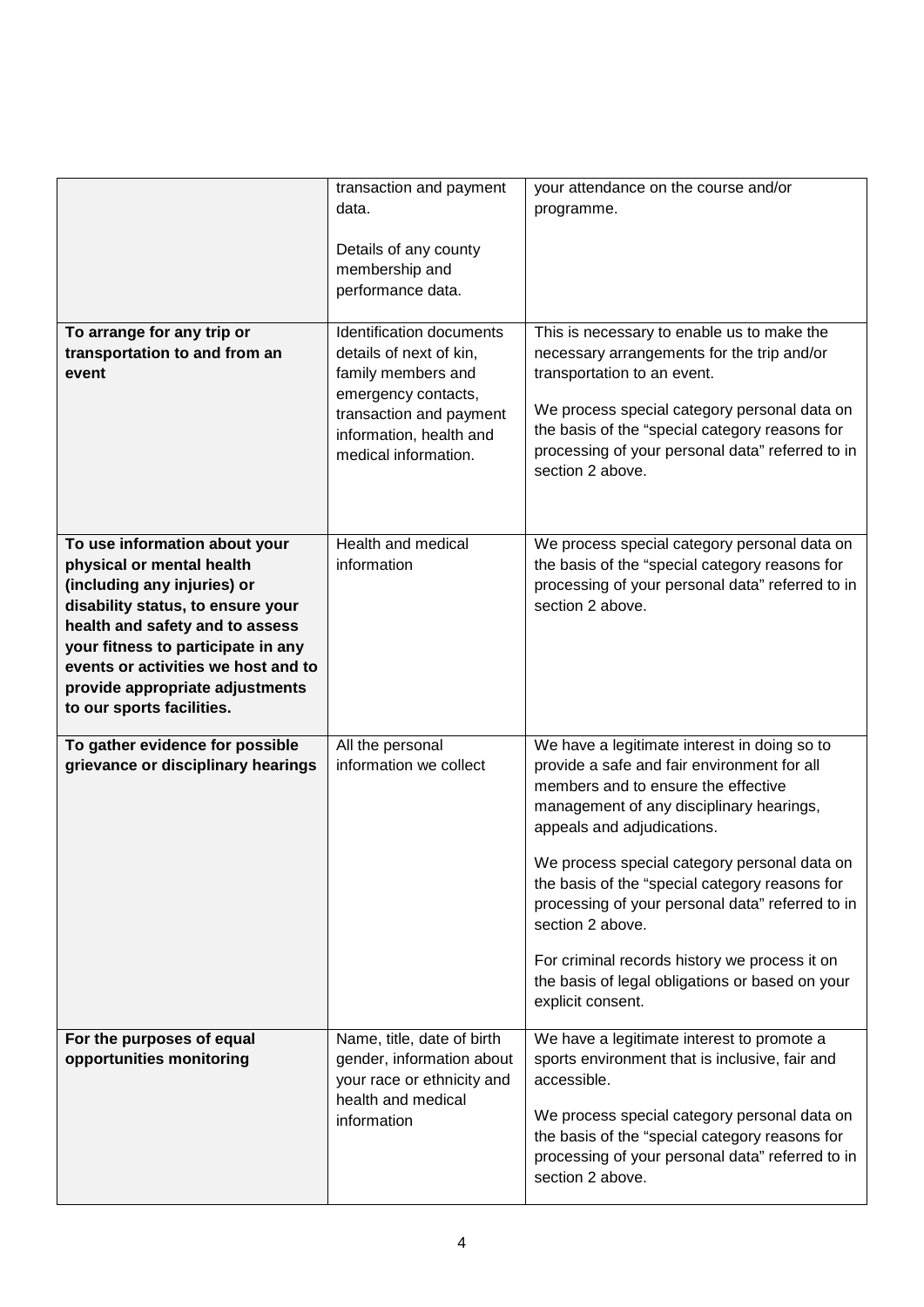| To comply with legal obligations,<br>for example, regarding people<br>with children<br>working<br>or<br>vulnerable adults to comply with<br>our safeguarding requirements | offences | Information about your   For criminal records history we process it on<br>criminal convictions and   the basis of legal obligations or based on your<br>explicit consent. |
|---------------------------------------------------------------------------------------------------------------------------------------------------------------------------|----------|---------------------------------------------------------------------------------------------------------------------------------------------------------------------------|
|---------------------------------------------------------------------------------------------------------------------------------------------------------------------------|----------|---------------------------------------------------------------------------------------------------------------------------------------------------------------------------|

For some of your personal information you will have a legal, contractual or other requirement or obligation for you to provide us with your personal information. If you do not provide us with the requested personal information we may not be able to admit you as a member or we may not be able to properly perform our contract with you or comply with legal obligations and we may have to terminate your membership. For other personal information you may not be under an obligation to provide it to us, but if you do not provide it then we may not be able to properly perform our contract with you.

Where you have given us your consent to use your personal information in a particular manner, you have the right to withdraw this consent at any time, which you may do by contacting us as described in the "Contacting us" section below.

Please note however that the withdrawal of your consent will not affect any use of the data made before you withdrew your consent and we may still be entitled to hold and process the relevant personal information to the extent that we are entitled to do so on bases other than your consent. Withdrawing consent may also have the same effects as not providing the information in the first place, for example we may no longer be able to provide certain member benefits to you.

## 5. **DIRECT MARKETING**

**Email, post and SMS marketing**: from time to time, we may contact you by email, post or SMS with information about products and services we believe you may be interested in.

We will only send marketing messages to you in accordance with the marketing preferences you set. You can then let us know at any time that you do not wish to receive marketing messages by emailing us at [juniors.yva@gmail.com.](mailto:juniors.yva@gmail.com) You can also unsubscribe from our marketing by clicking on the unsubscribe link in the marketing messages we send to you.

## 6. **DISCLOSURE OF YOUR PERSONAL INFORMATION**

We share personal information with the following parties:

#### o **Any party approved by you.**

- o **To any governing bodies or regional bodies for the sports covered by our club:** to allow them to properly administer the sports on a local, regional and national level.
- o **Other service providers**: for example, email marketing specialists, payment processors, data analysis CCTV contractors, promotional advisors, contractors or suppliers and IT services (including CRM, website, video- and teleconference services);
- o Our supply chain partners and sub-contractors, such as couriers, import/export agents, shippers.
- o **Our Commercial Partners:** for the purposes of providing you with information on any tickets, special offers, opportunities, products and services and other commercial benefits provided by our commercial partners where you have given your express for us to do so.
- o **The Government or our regulators**: where we are required to do so by law or to assist with their investigations or initiatives.
- **Police, law enforcement and security services**: to assist with the investigation and prevention of crime and the protection of national security.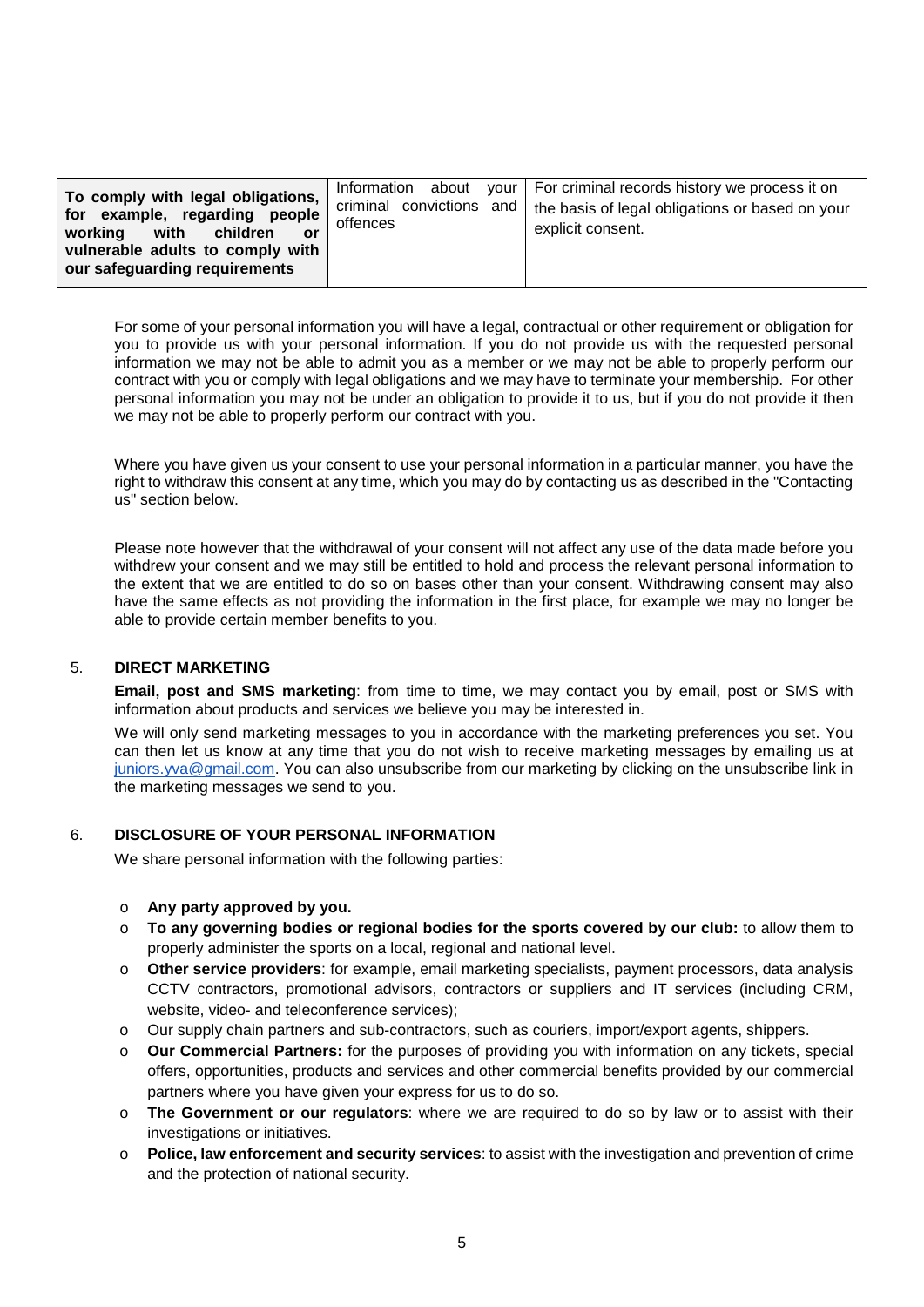## 7. **TRANSFERRING YOUR PERSONAL INFORMATION INTERNATIONALLY**

The personal information we collect is not transferred to and stored in countries outside of the UK and the European Union.

## 8. **HOW LONG DO WE KEEP PERSONAL INFORMATION FOR?**

The duration for which we retain your personal information will differ depending on the type of information and the reason why we collected it from you. However, in some cases personal information may be retained on a long-term basis: for example, personal information that we need to retain for legal purposes will normally be retained in accordance with usual commercial practice and regulatory requirements. Generally, where there is no legal requirement we retain all physical and electronic records for a period of 6 years after your last contact with us or the end of your membership. Exceptions to this rule are:

- o CCTV records which are held for no more than 30 days unless we need to preserve the records for the purpose of prevention and detection of crime;
- o Details regarding unsuccessful membership applicants where we hold records for a period of not more than 12 months;
- $\circ$  Information that may be relevant to personal injury or discrimination claims may be retained until the limitation period for those types of claims has expired. For personal injury or discrimination claims this can be an extended period as the limitation period might not start to run until a long time after the event.

It is important to ensure that the personal information we hold about you is accurate and up-to-date, and you should let us know if anything changes, for example if you change your phone number or email address. You can contact us by using the details set out in the "**Contacting us**" section below.

## 9. **HOW DO WE KEEP YOUR PERSONAL INFORMATION SECURE?**

We take precautions to protect your information. When you submit sensitive information via the website, your information is protected both online and offline.

Data in Yorkshire Junior Volleyball had previously been protected through an honorary system of simply not sharing it in any form – however, sensitive and personal data on our systems are now kept behind password protection. Your data will only ever be shared with the coaches when appropriate for decision-making, and never without your consent. Through this, only members of the club who need the information to perform a specific job (for example, the treasurer to ensure correct payment) are granted access to personally identifiable information.

## 10. **YOUR RIGHTS IN RELATION TO PERSONAL INFORMATION**

You have the following rights in relation to your personal information:

- o the right to be informed about how your personal information is being used;
- o the right to access the personal information we hold about you;
- $\circ$  the right to request the correction of inaccurate personal information we hold about you;
- o the right to request the erasure of your personal information in certain limited circumstances;
- o the right to restrict processing of your personal information where certain requirements are met;
- o the right to object to the processing of your personal information;
- o the right to request that we transfer elements of your data either to you or another service provider; and
- o the right to object to certain automated decision-making processes using your personal information.